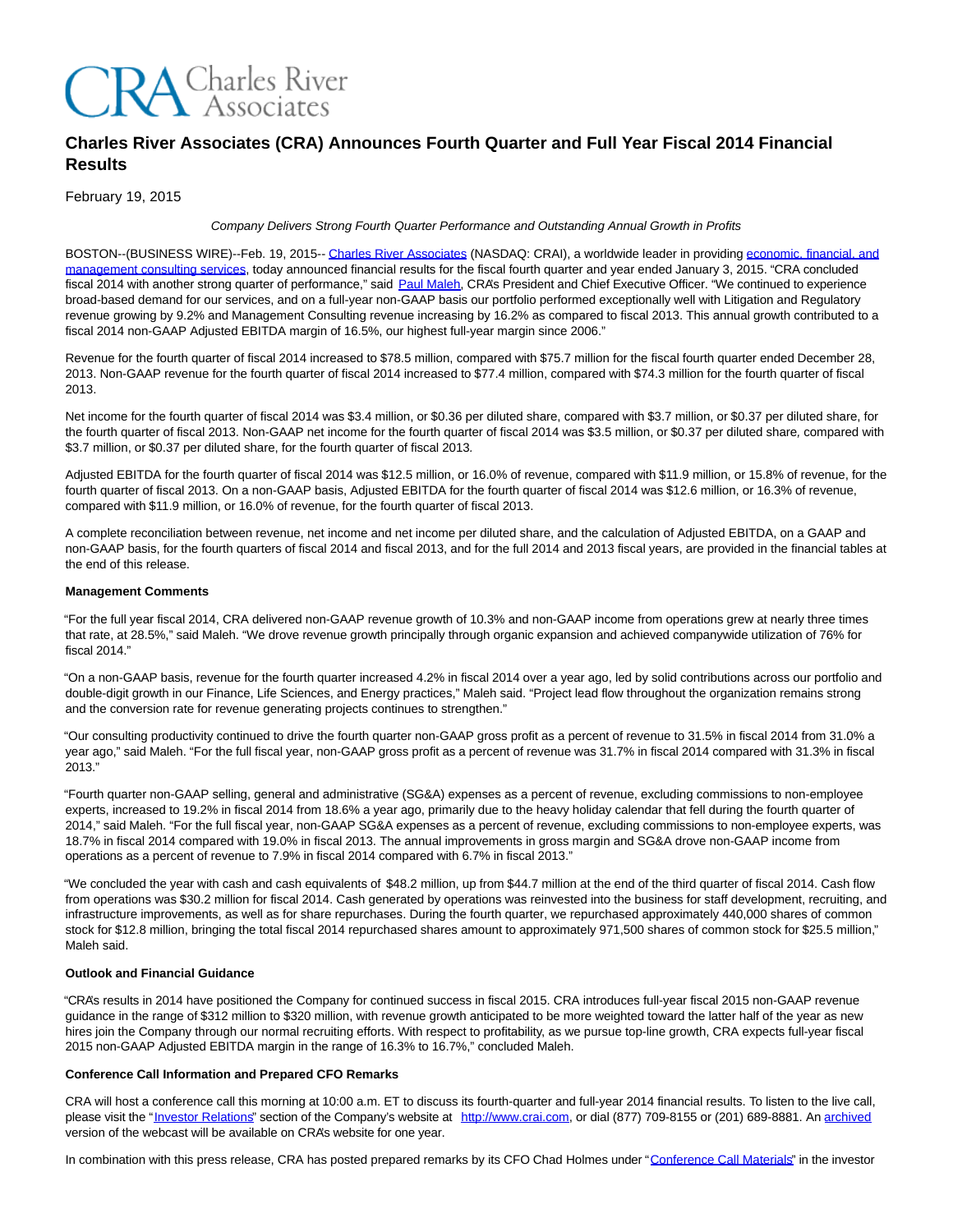relations section on the Company's website at [http://www.crai.com.](http://cts.businesswire.com/ct/CT?id=smartlink&url=http%3A%2F%2Fwww.crai.com%2FDefault.aspx&esheet=51043108&newsitemid=20150219005523&lan=en-US&anchor=http%3A%2F%2Fwww.crai.com&index=8&md5=0708cdbe22698b32d28fd2dfed2b5ca2) These remarks are offered to provide the investment community with additional background on CRA's financial results prior to the start of the conference call.

### **About Charles River Associates (CRA)**

Charles River Associates® is a global consulting firm specializing i[n litigation, regulatory, and financial consulting, and management consulting.](http://cts.businesswire.com/ct/CT?id=smartlink&url=http%3A%2F%2Fwww.crai.com%2FConsultingExpertise%2FDefaultCustom.aspx&esheet=51043108&newsitemid=20150219005523&lan=en-US&anchor=+litigation%2C+regulatory%2C+and+financial+consulting%2C+and+management+consulting&index=9&md5=83172af987e0b77326a281c61f204977) CRA advises clients on economic and financial matters pertaining to litigation and regulatory proceedings, and guides corporations through critical business strategy and performance-related issues. Since 1965, clients have engaged CRA for its unique combination of functional expertise and industry knowledge, and for its objective solutions to complex problems. Headquartered in Boston, CRA has offices throughout the world and is celebrating its 50<sup>th</sup> year anniversary in 2015. Detailed information about Charles River Associates, a registered trade name of CRA International, Inc., is available at [http://www.crai.com.](http://cts.businesswire.com/ct/CT?id=smartlink&url=http%3A%2F%2Fwww.crai.com%2F&esheet=51043108&newsitemid=20150219005523&lan=en-US&anchor=http%3A%2F%2Fwww.crai.com&index=10&md5=c69b0954732185cc704404c74693d932)

#### **NON-GAAP FINANCIAL MEASURES**

In addition to reporting its financial results in accordance with U.S. generally accepted accounting principles, or GAAP, the Company has also provided in this release non-GAAP financial information. The Company believes that the use of non-GAAP measures in addition to GAAP measures is an additional useful method of evaluating its results of operations. The Company believes that presenting its financial results excluding the results of the Company's NeuCo subsidiary, excluding commissions to non-employee experts from SG&A, and including a presentation of Adjusted EBITDA, is important to investors and management because it is more indicative of the Company's ongoing operating results and financial condition. These non-GAAP financial measures should be considered in conjunction with, but not as a substitute for, the financial information presented in accordance with GAAP, and the expected results calculated in accordance with GAAP and reconciliations to those expected results should be carefully evaluated. The non-GAAP financial measures used by the Company may be calculated differently from, and therefore may not be comparable to, similarly titled measures used by other companies. Specifically, for the fourth quarters of fiscal 2014 and fiscal 2013, for the full 2014 and 2013 fiscal years, and for the full 2015 fiscal year financial guidance, the Company has excluded NeuCo's results. Also, in calculating "Adjusted EBITDA" from income (loss) from operations, the Company has excluded the following non-cash expenses: depreciation and amortization, share-based compensation expenses, and amortization of forgivable loans.

#### **SAFE HARBOR STATEMENT**

Statements in this press release concerning our future business, operating results and financial condition, including statements regarding our position for continued success, our conversion rate strengthening, or containing any guidance regarding our future revenues, profits or other financial measures, and statements using the terms "expect" or similar expressions, are "forward-looking" statements as defined in the Private Securities Litigation Reform Act of 1995. These statements are based upon our current expectations and various underlying assumptions. Although we believe there is a reasonable basis for these statements and assumptions, and these statements are expressed in good faith, these statements are subject to a number of factors and uncertainties. Information contained in these forward-looking statements is inherently uncertain, and actual performance and results may differ materially due to many important factors. Our actual non-GAAP revenue and non-GAAP Adjusted EBITDA margin in 2015 could differ materially from the guidance presented herein as a result of, among other things, the loss of key employee consultants or non-employee experts; their failure to generate engagements for us; our inability to attract or hire qualified consultants or to utilize existing consultants; the unpredictable nature of litigation-related projects; dependence on the growth of our management consulting practice; the potential loss of clients; changes in the law that affect our practice areas; the demand environment; global economic conditions; intense competition; and the timing of and amount of new hires. In addition to these factors, other factors that could cause actual performance or results to differ materially from any forward-looking statements include, among others, our restructuring costs and attributable annual cost savings, changes in our effective tax rate, share dilution from our stock-based compensation, completing acquisitions and factors related to our completed acquisitions, including integration of personnel, clients and offices and unanticipated expenses and liabilities, the risk of impairment write downs to our intangible assets, including goodwill, if our enterprise value declines below certain levels, risks associated with acquisitions we may make in the future, risks inherent in international operations, the performance of our NeuCo subsidiary, changes in accounting standards, rules and regulations, management of new offices, the ability of customers to terminate engagements with us on short notice, our ability to integrate successfully new consultants into our practice, our ability to collect on forgivable loans should any become due, general economic conditions, foreign exchange rate fluctuations, risks inherent in litigation, and professional liability. Further information on these and other potential factors that could affect our financial results is included in our periodic filings with the Securities and Exchange Commission, including risks under the heading "Risk Factors." We cannot guarantee any future results, levels of activity, performance or achievement. We undertake no obligation to update any forward-looking statements after the date of this press release, and we do not intend to do so.

#### **CRA INTERNATIONAL, INC.**

## **UNAUDITED CONDENSED CONSOLIDATED STATEMENTS OF OPERATIONS INCLUDING A RECONCILIATION TO NON-GAAP RESULTS FOR THE QUARTER ENDED JANUARY 3, 2015 COMPARED TO THE QUARTER ENDED DECEMBER 28, 2013 (In thousands, except per share data)**

|                   |                               | Quarter Ended January 3, 2015 (1)        |             |                                     | Quarter Ended December 28, 2013 (1) |                |                                                                 |                               |                                        |                                                                                              |       |                |        |                         |
|-------------------|-------------------------------|------------------------------------------|-------------|-------------------------------------|-------------------------------------|----------------|-----------------------------------------------------------------|-------------------------------|----------------------------------------|----------------------------------------------------------------------------------------------|-------|----------------|--------|-------------------------|
|                   | <b>GAAP</b><br><b>Results</b> | <b>GAAP</b><br>$%$ of<br><b>Revenues</b> | <b>GAAP</b> | to<br><b>Results</b><br>(NeuCo) (2) |                                     | <b>Results</b> | <b>Adjustments Non-GAAP Non-GAAP</b><br>% of<br><b>Revenues</b> | <b>GAAP</b><br><b>Results</b> | <b>GAAP</b><br>% of<br><b>Revenues</b> | <b>Adjustments Non-GAAP Non-GAAP</b><br>to<br><b>GAAP</b><br><b>Results</b><br>(NeuCo) $(2)$ |       | <b>Results</b> |        | % of<br><b>Revenues</b> |
| Revenues          | \$78,459                      | 100.0%                                   | S           | 1.033                               | S.                                  | 77,426         | 100.0%                                                          | \$75,672                      | 100.0%                                 | S                                                                                            | 1.347 | S.             | 74,325 | 100.0%                  |
| Costs of services | 53,375                        | 68.0%                                    |             | 319                                 |                                     | 53,056         | 68.5%                                                           | 51,628                        | 68.2%                                  |                                                                                              | 339   |                | 51,289 | 69.0%                   |
| Gross profit      | 25,084                        | 32.0%                                    |             | 714                                 |                                     | 24.370         | 31.5%                                                           | 24.044                        | 31.8%                                  |                                                                                              | 1.008 |                | 23.036 | 31.0%                   |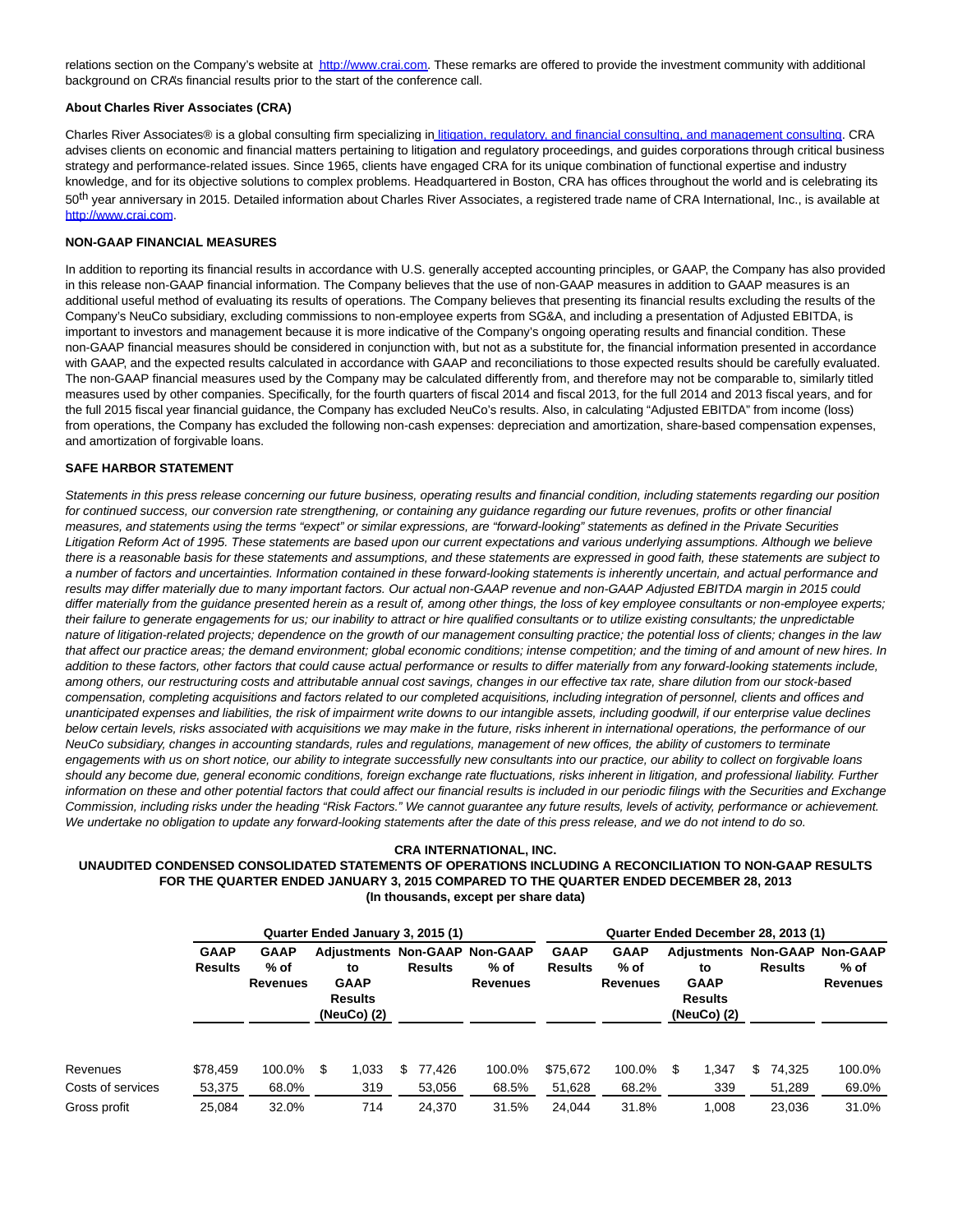| Selling, general and<br>administrative                                                  |            |         |            |                |         |         |            |         |                                       |            |         |
|-----------------------------------------------------------------------------------------|------------|---------|------------|----------------|---------|---------|------------|---------|---------------------------------------|------------|---------|
| expenses                                                                                | 17,906     | 22.8%   | 831        |                | 17,075  | 22.1%   | 16,966     | 22.4%   | 942                                   | 16,024     | 21.6%   |
| Depreciation and<br>amortization                                                        | 1,697      | 2.2%    |            | $\blacksquare$ | 1,697   | 2.2%    | 1,619      | 2.1%    |                                       | 1,619      | 2.2%    |
| Income (loss) from<br>operations                                                        | 5,481      | 7.0%    | (117)      |                | 5,598   | 7.2%    | 5,459      | 7.2%    | 66                                    | 5,393      | 7.3%    |
| Interest and other<br>expense, net                                                      | (102)      | $-0.1%$ |            | $\blacksquare$ | (102)   | $-0.1%$ | (238)      | $-0.3%$ | (17)                                  | (221)      | $-0.3%$ |
| Income (loss) before<br>provision for income<br>taxes and<br>noncontrolling<br>interest | 5,379      | 6.9%    | (117)      |                | 5,496   | 7.1%    | 5,221      | 6.9%    | 49                                    | 5,172      | 7.0%    |
| Provision for income                                                                    |            |         |            |                |         |         |            |         |                                       |            |         |
| taxes                                                                                   | (2,055)    | $-2.6%$ | (50)       |                | (2,005) | $-2.6%$ | (1, 505)   | $-2.0%$ | (63)                                  | (1, 442)   | $-1.9%$ |
| Net income (loss)                                                                       | 3,324      | 4.2%    | (167)      |                | 3,491   | 4.5%    | 3,716      | 4.9%    | (14)                                  | 3,730      | 5.0%    |
| Net loss attributable<br>to noncontrolling                                              |            |         |            |                |         |         |            |         |                                       |            |         |
| interest, net of tax                                                                    | 73         | 0.1%    | 73         |                |         | 0.0%    | 6          | 0.0%    | 6                                     |            | 0.0%    |
| Net income (loss)<br>attributable to CRA<br>International, Inc.                         | \$3,397    | 4.3%    | \$<br>(94) | \$             | 3,491   | 4.5%    | \$3,722    | 4.9%    | $\boldsymbol{\mathsf{S}}$<br>$(8)$ \$ | 3,730      | 5.0%    |
| Net income per<br>share attributable to<br>CRA International,<br>Inc.                   |            |         |            |                |         |         |            |         |                                       |            |         |
| <b>Basic</b>                                                                            | \$<br>0.36 |         |            | \$             | 0.37    |         | \$<br>0.37 |         |                                       | \$<br>0.37 |         |
| <b>Diluted</b>                                                                          | \$<br>0.36 |         |            | \$             | 0.37    |         | 0.37<br>\$ |         |                                       | \$<br>0.37 |         |
| Weighted average<br>number of shares<br>outstanding:                                    |            |         |            |                |         |         |            |         |                                       |            |         |
| <b>Basic</b>                                                                            | 9,344      |         |            |                | 9,344   |         | 10,071     |         |                                       | 10,071     |         |
| <b>Diluted</b>                                                                          | 9,560      |         |            |                | 9,560   |         | 10,148     |         |                                       | 10,148     |         |

(1) The fiscal quarter ended January 3, 2015 includes fourteen weeks of operating results and the fiscal quarter ended December 28, 2013 includes thirteen weeks of operating results.

(2) These adjustments include activity related to NeuCo in the Company's GAAP results.

## **CRA INTERNATIONAL, INC.**

**UNAUDITED CONDENSED CONSOLIDATED STATEMENTS OF OPERATIONS INCLUDING A RECONCILIATION TO NON-GAAP RESULTS FOR THE FISCAL YEAR ENDED JANUARY 3, 2015 COMPARED TO THE FISCAL YEAR ENDED DECEMBER 28, 2013 (In thousands, except per share data)**

|                                                    |                               |                                          | Fiscal Year Ended January 3, 2015 (1)                                      |                                   |                                            |                               |                                          | Fiscal Year Ended December 28, 2013 (1)                                  |                                   | <b>Non-GAAP</b><br>% of<br><b>Revenues</b> |  |  |  |  |  |  |  |
|----------------------------------------------------|-------------------------------|------------------------------------------|----------------------------------------------------------------------------|-----------------------------------|--------------------------------------------|-------------------------------|------------------------------------------|--------------------------------------------------------------------------|-----------------------------------|--------------------------------------------|--|--|--|--|--|--|--|
|                                                    | <b>GAAP</b><br><b>Results</b> | <b>GAAP</b><br>$%$ of<br><b>Revenues</b> | <b>Adjustments</b><br>to<br><b>GAAP</b><br><b>Results</b><br>(NeuCo) $(2)$ | <b>Non-GAAP</b><br><b>Results</b> | <b>Non-GAAP</b><br>% of<br><b>Revenues</b> | <b>GAAP</b><br><b>Results</b> | <b>GAAP</b><br>$%$ of<br><b>Revenues</b> | <b>Adjustments</b><br>to<br><b>GAAP</b><br><b>Results</b><br>(NeuCo) (2) | <b>Non-GAAP</b><br><b>Results</b> |                                            |  |  |  |  |  |  |  |
|                                                    |                               |                                          |                                                                            |                                   |                                            |                               |                                          |                                                                          |                                   |                                            |  |  |  |  |  |  |  |
| Revenues                                           | \$306.371                     | 100.0%                                   | \$<br>4,771                                                                | \$ 301,600                        | 100.0%                                     | \$278.432                     | 100.0%                                   | 5,050<br>S                                                               | \$273,382                         | 100.0%                                     |  |  |  |  |  |  |  |
| Costs of services                                  | 207,327                       | 67.7%                                    | 1,475                                                                      | 205,852                           | 68.3%                                      | 189,262                       | 68.0%                                    | 1,365                                                                    | 187,897                           | 68.7%                                      |  |  |  |  |  |  |  |
| Gross profit                                       | 99,044                        | 32.3%                                    | 3,296                                                                      | 95,748                            | 31.7%                                      | 89,170                        | 32.0%                                    | 3,685                                                                    | 85,485                            | 31.3%                                      |  |  |  |  |  |  |  |
| Selling, general<br>and administrative<br>expenses | 69,203                        | 22.6%                                    | 3,592                                                                      | 65,611                            | 21.8%                                      | 64,242                        | 23.1%                                    | 3,608                                                                    | 60,634                            | 22.2%                                      |  |  |  |  |  |  |  |
|                                                    |                               |                                          |                                                                            |                                   |                                            |                               |                                          |                                                                          |                                   |                                            |  |  |  |  |  |  |  |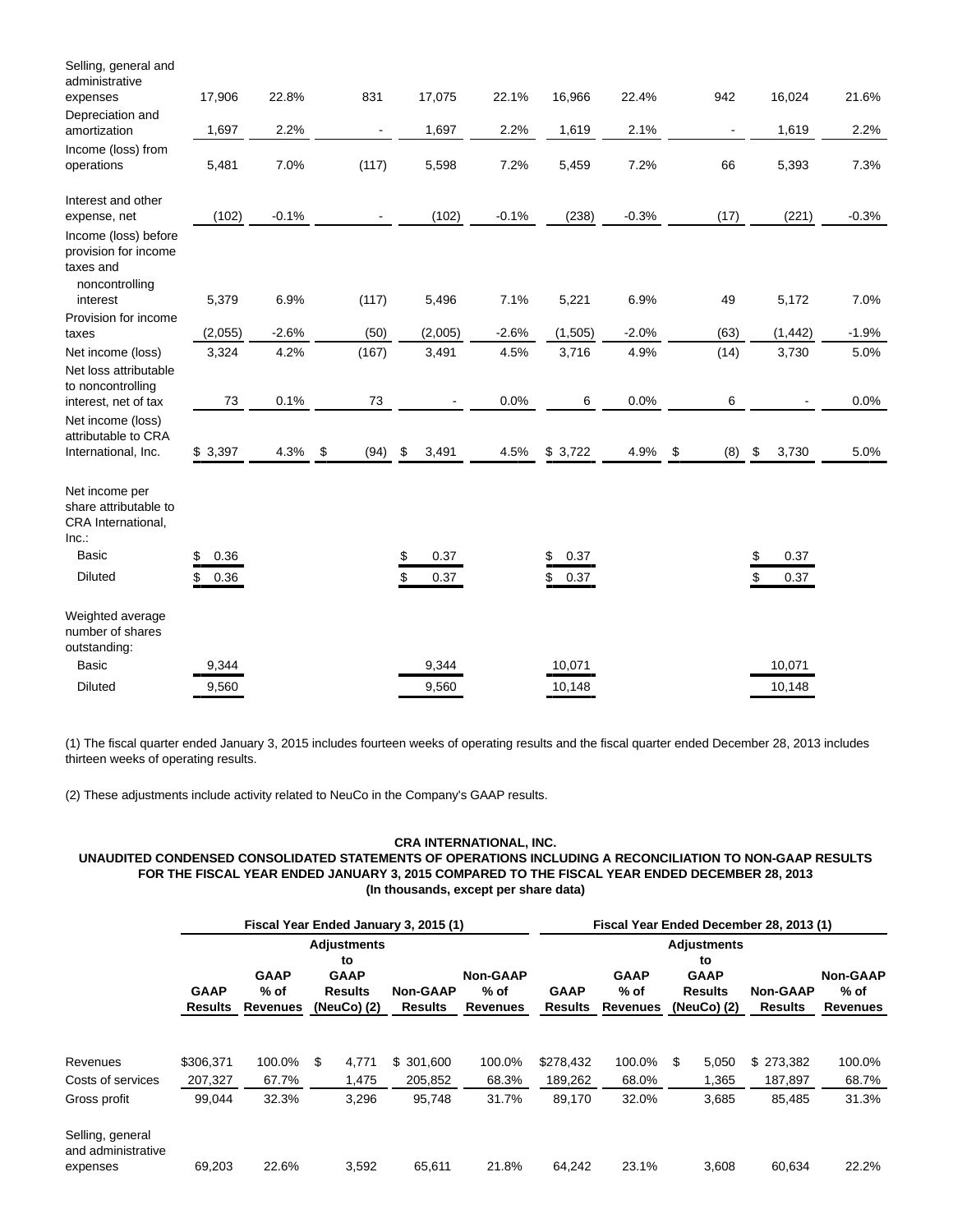| Depreciation and<br>amortization                                                           | 6,443           | 2.1%         |                         | 6,443      | 2.1%         | 6,411           | 2.3%            | 3                 | 6,408                    | 2.3%         |
|--------------------------------------------------------------------------------------------|-----------------|--------------|-------------------------|------------|--------------|-----------------|-----------------|-------------------|--------------------------|--------------|
| Income (loss) from<br>operations                                                           | 23,398          | 7.6%         | (296)                   | 23,694     | 7.9%         | 18,517          | 6.7%            | 74                | 18,443                   | 6.7%         |
| Interest and other<br>expense, net                                                         | (726)           | $-0.2%$      | (23)                    | (703)      | $-0.2%$      | (599)           | $-0.2%$         | (87)              | (512)                    | $-0.2%$      |
| Income (loss)<br>before provision<br>for income taxes<br>and                               |                 |              |                         |            |              |                 |                 |                   |                          |              |
| noncontrolling<br>interest<br>Provision for                                                | 22,672          | 7.4%         | (319)                   | 22,991     | 7.6%         | 17,918          | 6.4%            | (13)              | 17,931                   | 6.6%         |
| income taxes                                                                               | (9,684)         | $-3.2%$      | (205)                   | (9, 479)   | $-3.1%$      | (6,683)         | $-2.4%$         | (244)             | (6, 439)                 | $-2.4%$      |
| Net income (loss)<br>Net loss<br>attributable to<br>noncontrolling                         | 12,988          | 4.2%         | (524)                   | 13,512     | 4.5%         | 11,235          | 4.0%            | (257)             | 11,492                   | 4.2%         |
| interest, net of tax<br>Net income (loss)<br>attributable to<br>CRA International,<br>Inc. | 231<br>\$13,219 | 0.1%<br>4.3% | 231<br>$(293)$ \$<br>\$ | 13,512     | 0.0%<br>4.5% | 135<br>\$11,370 | 0.0%<br>4.1% \$ | 135<br>$(122)$ \$ | $\blacksquare$<br>11,492 | 0.0%<br>4.2% |
| Net income per<br>share attributable<br>to CRA<br>International, Inc.:                     |                 |              |                         |            |              |                 |                 |                   |                          |              |
| <b>Basic</b>                                                                               | \$<br>1.36      |              |                         | \$<br>1.39 |              | 1.13            |                 |                   | \$<br>1.14               |              |
| <b>Diluted</b>                                                                             | \$<br>1.34      |              |                         | \$<br>1.37 |              | 1.12<br>\$      |                 |                   | \$<br>1.13               |              |
| Weighted average<br>number of shares<br>outstanding:                                       |                 |              |                         |            |              |                 |                 |                   |                          |              |
| <b>Basic</b>                                                                               | 9,747           |              |                         | 9,747      |              | 10,084          |                 |                   | 10,084                   |              |
| <b>Diluted</b>                                                                             | 9,897           |              |                         | 9,897      |              | 10,173          |                 |                   | 10,173                   |              |

(1) The fiscal year ended January 3, 2015 includes fifty-three weeks of operating results and the fiscal year ended December 28, 2013 includes fifty-two weeks of operating results.

(2) These adjustments include activity related to NeuCo in the Company's GAAP results.

## **CRA INTERNATIONAL, INC. UNAUDITED ADJUSTED EBITDA INCLUDING A RECONCILIATION TO NON-GAAP ADJUSTED EBITDA FOR THE FISCAL QUARTER AND YEAR ENDED JANUARY 3, 2015 COMPARED TO THE FISCAL QUARTER AND YEAR ENDED DECEMBER 28, 2013**

**(In thousands)**

|                                                         |                                                       |                                        | Quarter Ended January 3, 2015 (1)                                               |                                               |                                              | Quarter Ended December 28, 2013 (1) |                                                                       |                                          |                                                                 |    |    |                                                                           |                                     |
|---------------------------------------------------------|-------------------------------------------------------|----------------------------------------|---------------------------------------------------------------------------------|-----------------------------------------------|----------------------------------------------|-------------------------------------|-----------------------------------------------------------------------|------------------------------------------|-----------------------------------------------------------------|----|----|---------------------------------------------------------------------------|-------------------------------------|
|                                                         | <b>GAAP</b><br>Quarter<br>Ended<br>January<br>3, 2015 | <b>GAAP</b><br>% of<br><b>Revenues</b> | <b>Adjustments Non-GAAP</b><br>to<br><b>GAAP</b><br><b>Results</b><br>NeuCo (3) | Quarter<br><b>Ended</b><br>January 3,<br>2015 | <b>Non-GAAP</b><br>$%$ of<br><b>Revenues</b> |                                     | <b>GAAP</b><br>Quarter<br><b>Ended</b><br><b>December</b><br>28, 2013 | <b>GAAP</b><br>$%$ of<br><b>Revenues</b> | Adjustments<br>to<br><b>GAAP</b><br><b>Results</b><br>NeuCo (3) |    |    | <b>Non-GAAP</b><br>Quarter<br><b>Ended</b><br><b>December</b><br>28, 2013 | <b>Non-GAAP</b><br>% of<br>Revenues |
| Income (loss)<br>from operations<br>Depreciation<br>and | \$<br>5,481                                           | 7.0%                                   | \$<br>(117)                                                                     | \$<br>5,598                                   | 7.2%                                         | \$                                  | 5.459                                                                 | 7.2%                                     | \$                                                              | 66 | \$ | 5,393                                                                     | 7.3%                                |
| amortization<br><b>EBITDA</b>                           | .697<br>7.178                                         | 2.2%<br>9.1%                           | (117)                                                                           | 1,697<br>7,295                                | 2.2%<br>9.4%                                 |                                     | 1,619<br>7.078                                                        | 2.1%<br>9.4%                             |                                                                 | 66 |    | 1,619<br>7,012                                                            | 2.2%<br>9.4%                        |
|                                                         |                                                       |                                        |                                                                                 |                                               |                                              |                                     |                                                                       |                                          |                                                                 |    |    |                                                                           |                                     |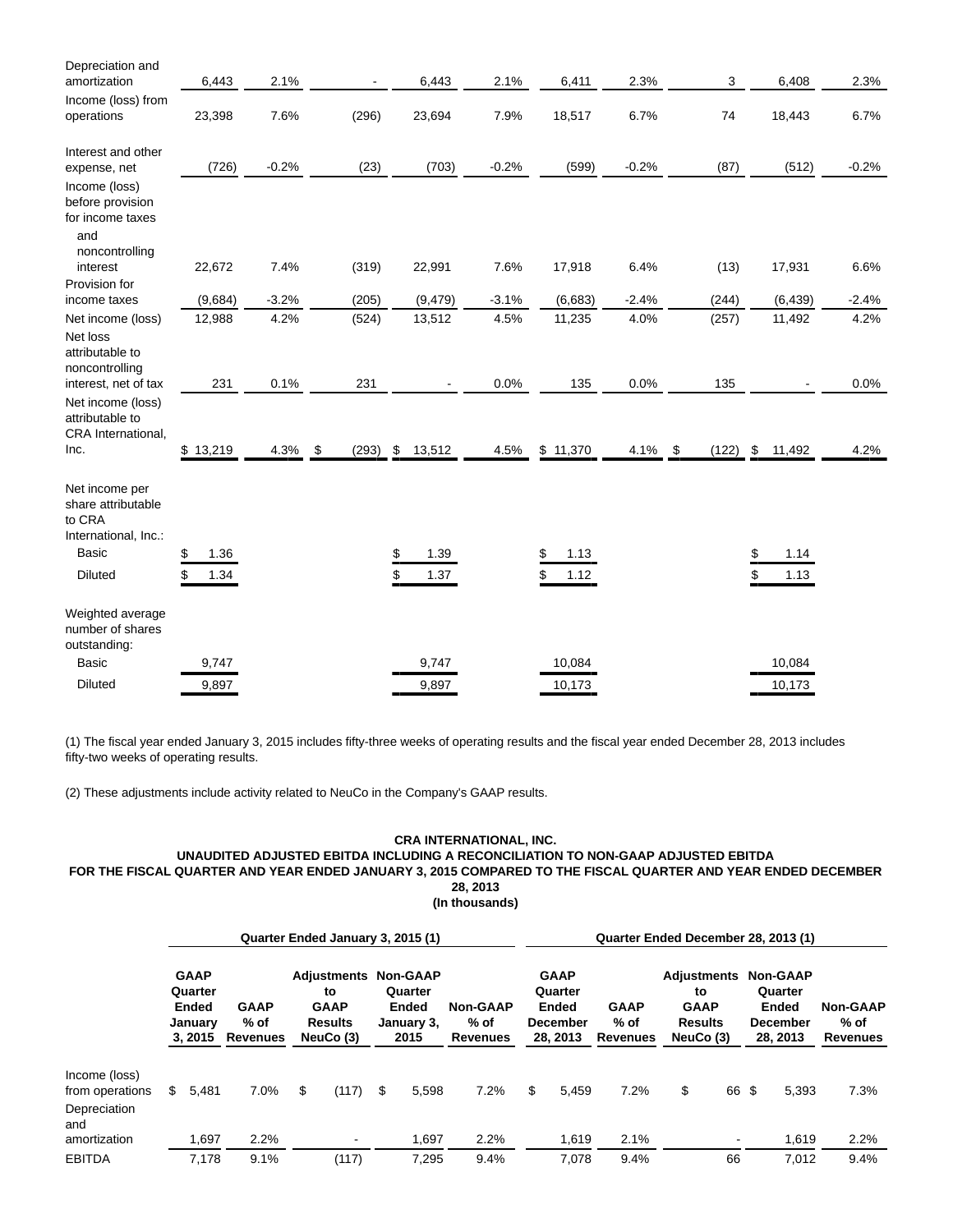| Share-based<br>compensation         |          |       |                          |        |       |        |       |                          |       |         |
|-------------------------------------|----------|-------|--------------------------|--------|-------|--------|-------|--------------------------|-------|---------|
| expenses                            | 2,138    | 2.7%  | $\overline{\phantom{0}}$ | 2.138  | 2.8%  | 882    | 1.2%  |                          | 882   | $1.2\%$ |
| Amortization of<br>forgivable loans | 3,203    | 4.1%  | $\blacksquare$           | 3.203  | 4.1%  | 3.971  | 5.2%  | $\overline{\phantom{a}}$ | 3.971 | 5.3%    |
| Adjusted<br><b>EBITDA</b>           | \$12,519 | 16.0% | (117)                    | 12,636 | 16.3% | 11,931 | 15.8% | \$<br>66 \$              | .865  | 16.0%   |

|                                              |                                                                         | Year to Date Period Ended January 3, 2015 (2) |                                                                        |    |                                                                             |                                            | Year to Date Period Ended December 28, 2013 (2) |                                                                                  |                                          |                                                                        |    |    |                                                                                             |                                            |
|----------------------------------------------|-------------------------------------------------------------------------|-----------------------------------------------|------------------------------------------------------------------------|----|-----------------------------------------------------------------------------|--------------------------------------------|-------------------------------------------------|----------------------------------------------------------------------------------|------------------------------------------|------------------------------------------------------------------------|----|----|---------------------------------------------------------------------------------------------|--------------------------------------------|
|                                              | <b>GAAP</b><br>Year to<br>Date<br>Period<br>Ended<br>January<br>3, 2015 | <b>GAAP</b><br>% of<br><b>Revenues</b>        | <b>Adjustments</b><br>to<br><b>GAAP</b><br><b>Results</b><br>NeuCo (3) |    | <b>Non-GAAP</b><br>Year to<br>Date<br>Period<br>Ended<br>January 3,<br>2015 | <b>Non-GAAP</b><br>% of<br><b>Revenues</b> |                                                 | <b>GAAP</b><br>Year to<br>Date<br>Period<br>Ended<br><b>December</b><br>28, 2013 | <b>GAAP</b><br>$%$ of<br><b>Revenues</b> | <b>Adjustments</b><br>to<br><b>GAAP</b><br><b>Results</b><br>NeuCo (3) |    |    | <b>Non-GAAP</b><br>Year to<br>Date<br>Period<br><b>Ended</b><br><b>December</b><br>28, 2013 | <b>Non-GAAP</b><br>% of<br><b>Revenues</b> |
| Income (loss)<br>from operations             | \$23,398                                                                | 7.6%                                          | \$<br>(296)                                                            | \$ | 23,694                                                                      | 7.9%                                       | \$                                              | 18,517                                                                           | 6.7%                                     | \$                                                                     | 74 | \$ | 18,443                                                                                      | 6.7%                                       |
| Depreciation<br>and                          |                                                                         |                                               |                                                                        |    |                                                                             |                                            |                                                 |                                                                                  |                                          |                                                                        |    |    |                                                                                             |                                            |
| amortization                                 | 6,443                                                                   | 2.1%                                          |                                                                        |    | 6,443                                                                       | 2.1%                                       |                                                 | 6,411                                                                            | 2.3%                                     |                                                                        | 3  |    | 6,408                                                                                       | 2.3%                                       |
| <b>EBITDA</b><br>Share-based<br>compensation | 29,841                                                                  | 9.7%                                          | (296)                                                                  |    | 30,137                                                                      | 10.0%                                      |                                                 | 24,928                                                                           | 9.0%                                     |                                                                        | 77 |    | 24,851                                                                                      | 9.1%                                       |
| expenses<br>Amortization of                  | 6,261                                                                   | 2.0%                                          |                                                                        |    | 6,261                                                                       | 2.1%                                       |                                                 | 3,035                                                                            | 1.1%                                     |                                                                        |    |    | 3,035                                                                                       | 1.1%                                       |
| forgivable loans                             | 13,465                                                                  | 4.4%                                          |                                                                        |    | 13,465                                                                      | 4.5%                                       |                                                 | 14,194                                                                           | 5.1%                                     |                                                                        |    |    | 14,194                                                                                      | 5.2%                                       |
| Adjusted<br><b>EBITDA</b>                    | 49,567<br>\$.                                                           | 16.2%                                         | \$<br>(296)                                                            | S  | 49,863                                                                      | 16.5%                                      | \$                                              | 42,157                                                                           | 15.1%                                    | \$                                                                     | 77 | \$ | 42,080                                                                                      | 15.4%                                      |

(1) The fiscal quarter ended January 3, 2015 includes fourteen weeks of operating results and the fiscal quarter ended December 28, 2013 includes thirteen weeks of operating results.

(2) The fiscal year ended January 3, 2015 includes fifty-three weeks of operating results and the fiscal year ended December 28, 2013 includes fifty-two weeks of operating results.

(3) These adjustments include activity related to NeuCo in the Company's GAAP results.

## **CRA INTERNATIONAL, INC. UNAUDITED CONDENSED CONSOLIDATED BALANCE SHEETS (In thousands)**

|                                       |     | January 3,<br>2015 | December 28,<br>2013 |
|---------------------------------------|-----|--------------------|----------------------|
| Assets                                |     |                    |                      |
| Cash and cash equivalents             | \$  | 48,199             | \$<br>51,251         |
| Accounts receivable and unbilled, net |     | 83,165             | 82,131               |
| Other current assets                  |     | 34,026             | 29,581               |
| Total current assets                  |     | 165,390            | 162,963              |
| Property and equipment, net           |     | 14,696             | 15,655               |
| Goodwill and intangible assets, net   |     | 87,060             | 86,110               |
| Other assets                          |     | 48,089             | 55,576               |
| Total assets                          | \$. | 315,235            | \$<br>320,304        |
| Liabilities and shareholders' equity  |     |                    |                      |
| <b>Current liabilities</b>            | \$  | 88.394             | \$<br>87,960         |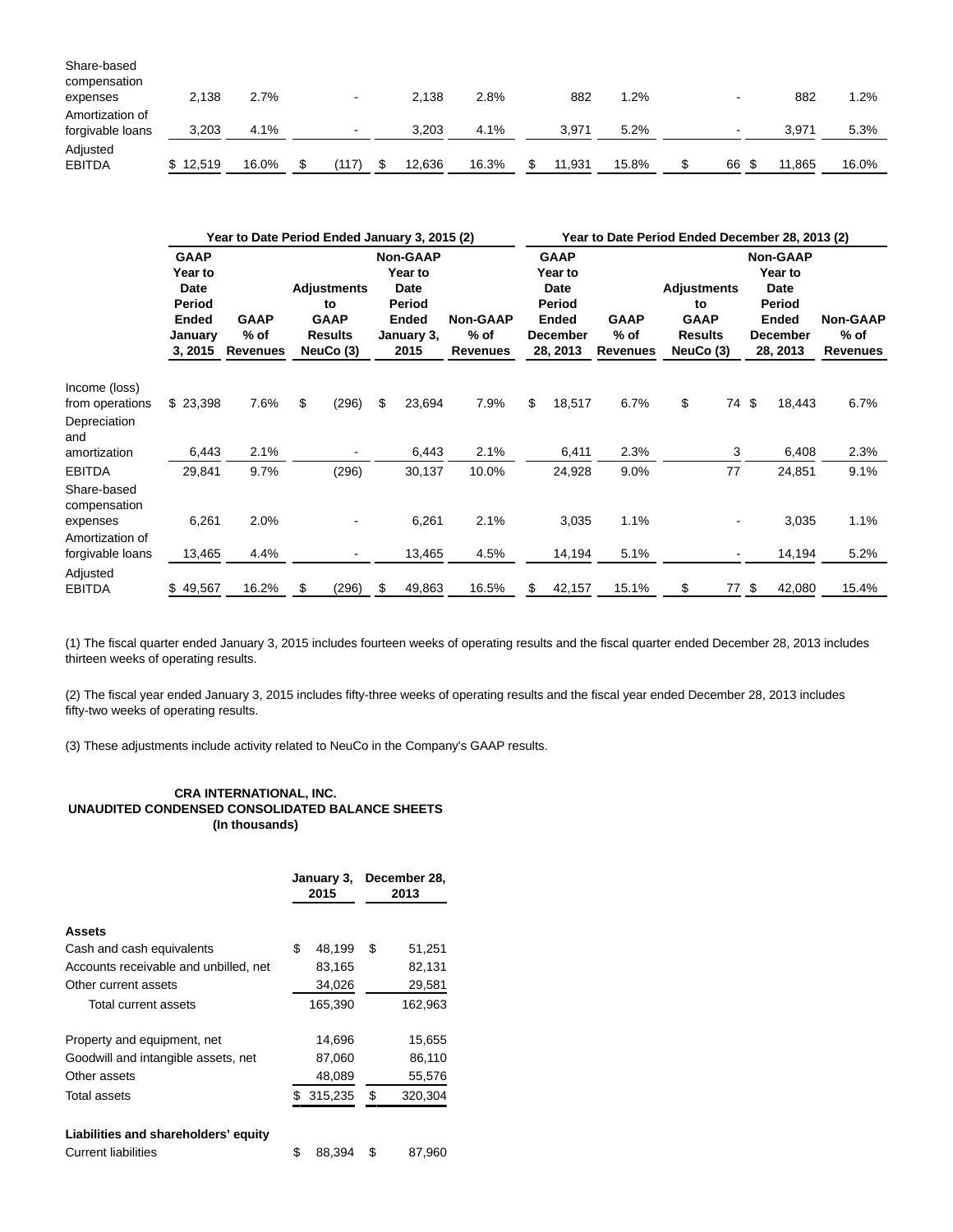| Long-term liabilities                      | 11,914    |   | 7,707   |
|--------------------------------------------|-----------|---|---------|
| <b>Total liabilities</b>                   | 100.308   |   | 95,667  |
|                                            |           |   |         |
| Total shareholders' equity                 | 214,927   |   | 224,637 |
| Total liabilities and shareholders' equity | \$315,235 | S | 320,304 |

# **CRA INTERNATIONAL, INC. UNAUDITED CONDENSED CONSOLIDATED STATEMENTS OF CASH FLOWS**

(In thousands)

|                                                               |                    | Fiscal Year Ended Fiscal Year Ended |           |  |
|---------------------------------------------------------------|--------------------|-------------------------------------|-----------|--|
|                                                               | January 3,<br>2015 | December 28,<br>2013                |           |  |
| Operating activities:                                         |                    |                                     |           |  |
| Net income                                                    | \$<br>12,988       | \$                                  | 11,235    |  |
| Adjustments to reconcile net income                           |                    |                                     |           |  |
| to net cash provided by operating activities,                 |                    |                                     |           |  |
| net of effect of acquired businesses:                         |                    |                                     |           |  |
| Non-cash items, net                                           | 8,008              |                                     | 9,339     |  |
| Accounts receivable and unbilled services                     | 1,191              |                                     | 6,920     |  |
| Working capital items, net                                    | 7,963              |                                     | (9,046)   |  |
| Net cash provided by operating activities                     | 30,150             |                                     | 18,448    |  |
| Investing activities:                                         |                    |                                     |           |  |
| Consideration relating to acquisitions, net                   | (1,784)            |                                     | (15,591)  |  |
| Purchase of property and equipment                            | (4, 192)           |                                     | (2,816)   |  |
| Collections on notes receivable                               | 114                |                                     | 14        |  |
| Net cash used in investing activities                         | (5,862)            |                                     | (18, 393) |  |
| Financing activities:                                         |                    |                                     |           |  |
| Issuance of common stock, principally stock option exercises  | 469                |                                     | 207       |  |
| Payments on notes payable                                     | (26)               |                                     | (700)     |  |
| Borrowings under line of credit                               |                    |                                     | 17,320    |  |
| Repayments under line of credit                               |                    |                                     | (17, 320) |  |
| Tax withholding payments reimbursed by restricted shares      | (1,222)            |                                     | (730)     |  |
| Excess tax benefits from share-based compensation             | 392                |                                     | 7         |  |
| Repurchase of common stock                                    | (25, 492)          |                                     | (2, 190)  |  |
| Debt issuance costs                                           |                    |                                     | (1, 120)  |  |
| Net cash used in financing activities                         | (25, 879)          |                                     | (4, 526)  |  |
| Effect of foreign exchange rates on cash and cash equivalents | (1,461)            |                                     | 271       |  |
| Net decrease in cash and cash equivalents                     | (3,052)            |                                     | (4,200)   |  |
| Cash and cash equivalents at beginning of period              | 51,251             |                                     | 55,451    |  |
| Cash and cash equivalents at end of period                    | \$<br>48,199       | \$                                  | 51,251    |  |
| Supplemental cash flow information:                           |                    |                                     |           |  |
| Cash paid for income taxes                                    | \$<br>15,580       | \$                                  | 2,887     |  |
| Cash paid for interest                                        | \$<br>443          | \$                                  | 339       |  |
| Common stock issued for acquired business                     | \$<br>427          | \$                                  |           |  |
|                                                               |                    |                                     |           |  |

Source: Charles River Associates

Charles River Associates Chad Holmes, 312-377-2322